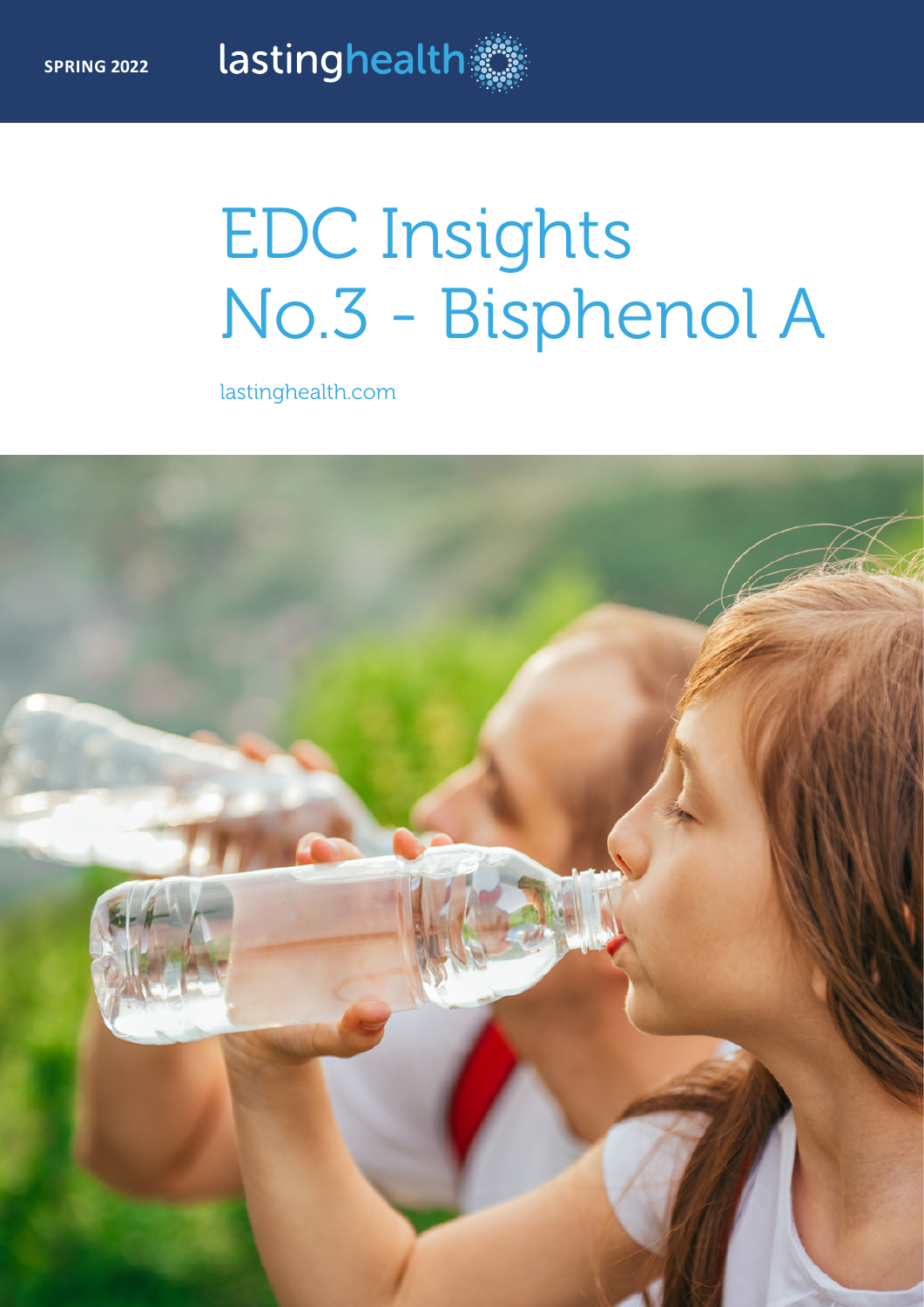Spring 2022

# What is Bisphenol A? [bis-fen-ol]

**Bisphenol (BPA) is a chemical compound of two chemical groups – phenol and acetone. It is the most widely used bisphenol with millions of tonnes manufactured each year. It's been used since the 1950's to harden plastics, and in combination with other chemicals to make polycarbonate and PVC plastics and epoxy resins. It is exceptionally durable and breaks down very slowly.** 

**Other bisphenols are denoted by adding a letter to denote the chemical reactant, e.g., bisphenol B, S, or P. The Swedish Chemicals agency has identified over 200 other chemicals that are similar to BPA.**

### Is bisphenol the same as phenol?

Phenol is an aromatic organic compound, also known as carbolic acid. It is a white or colourless crystal with a slightly sweet 'medical' aroma, which transfers mostly by air.

### What about alkylphenols?

Alkylphenols are a group of organic compounds created by the alkylation (chemical reaction) of phenols. They are used as emulsifiers in the production of detergents, enabling other ingredients to be suspended in liquids.

### Health risks of bisphenols

Bisphenol was identified as an endocrine disruptor by the European Chemicals Agency in 2017 due to its ability to mimic the actions of hormones and disrupt the endocrine system.

The body usually rids itself of bisphenols quite quickly, but because they are so widely used, they are a chemical group of concern to our health. In addition, detoxification pathways may be impaired in some people thereby further increasing their health risks.

Bisphenols are widely used in the food industry, but the lack of evidence does not mean it is safe to use. It's been found in the urine of 90% of adults in the US.

#### **FERTILITY, PREGNANCY, AND FOETAL DEVELOPMENT**



BPA is a known endocrine disruptor thought to have an adverse oestrogenic effect during pregnancy. It has been detected in amniotic fluid, placental tissue, maternal and foetal blood.

BPA has been associated with slower rates of development resulting in **[lower birth weight](https://www.mdpi.com/2072-6643/13/7/2426)**. It can interfere with the development of the hormonal system of unborn children during pregnancy resulting in potential problems with health later in life.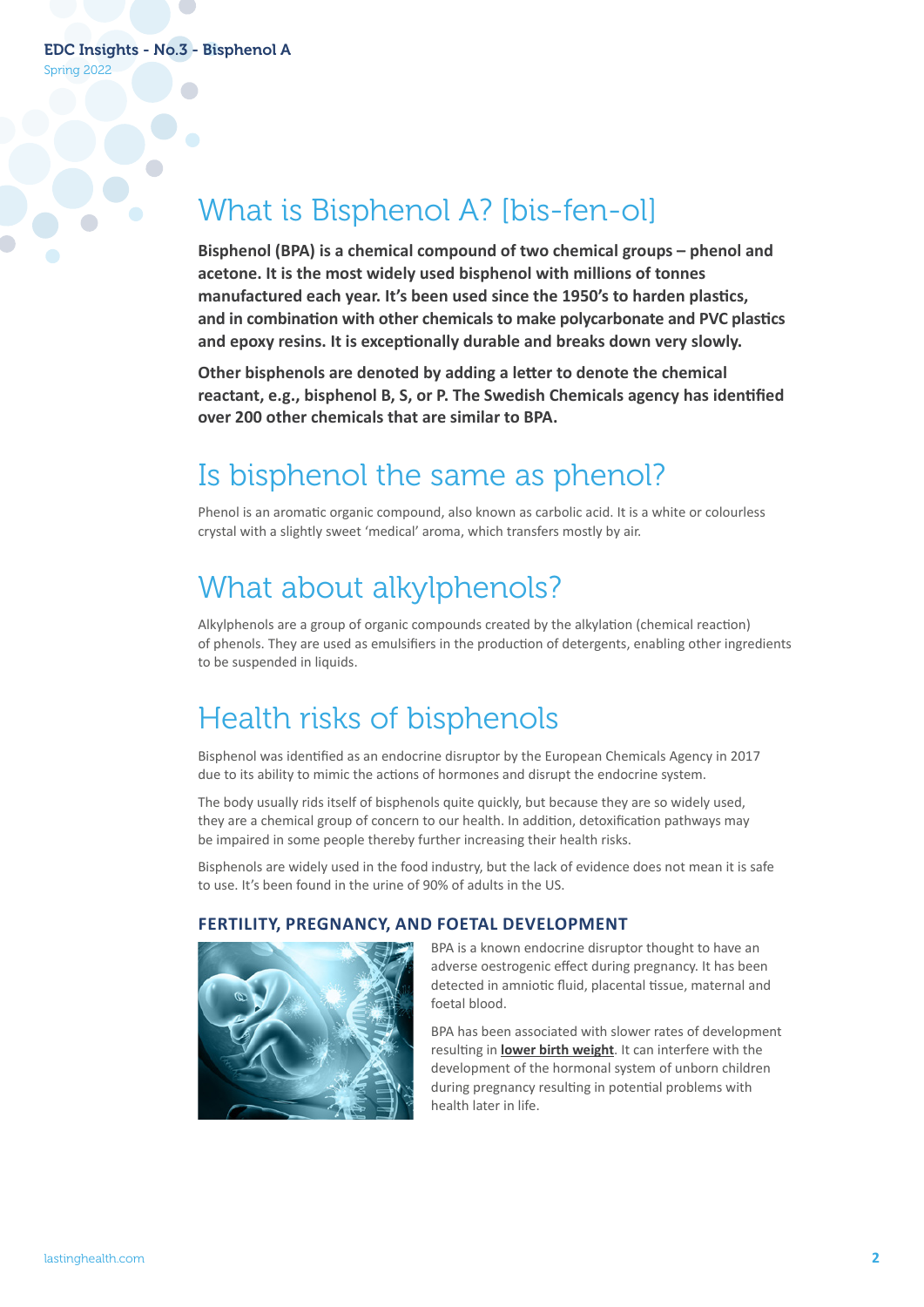#### **MALE FERTILITY**

BPA has been identified as a key risk in declining sperm quality levels in animal studies, addressing uncertainty about the risk to human health. A **[systematic risk assessment](https://www.sciencedirect.com/science/article/pii/S1438463922000256)** based on animal and epidemiological studies concluded that there is, "convincing evidence of bisphenol A and poor semen quality in animal studies after gestational exposures."

Leading scientist Shanna Swan published her book 'Count Down' in 2021 where she revealed that sperm counts in Western countries have dropped by 50% in the past four decades. She advocates that endocrine disrupting chemicals, including BPA play a significant role in this rapid decline.

Watch her talk about it here: **Shanna Swan | Count Down: The Future of the Human Race | Talks [at Google](https://www.youtube.com/watch?v=O7HZ7t3fS9E)**



### **CANCER**

Bisphenols have been associated with breast cancer, because of their ability to mimic the actions of hormones that govern breast tissue. A comprehensive review of recent studies investigating the **[relationship](https://onlinelibrary.wiley.com/doi/full/10.1002/advs.201600248)  [to BPA exposure and breast cancer](https://onlinelibrary.wiley.com/doi/full/10.1002/advs.201600248)** can be found here.

A recent study using healthy breast tissue gathered from women undergoing breast reduction surgery concluded that **[BPA can increase the probability of the](https://www.pnas.org/doi/full/10.1073/pnas.2115308119#sec-1)  [production of cancerous tumours](https://www.pnas.org/doi/full/10.1073/pnas.2115308119#sec-1)** (protumorigenic effects) on mammary glands.

**[Animal studies](https://ehp.niehs.nih.gov/doi/full/10.1289/EHP3953)** have demonstrated increased susceptibility of developing cancerous cells following low levels of exposure to BPA, and therefore making it more probable that BPA may contribute to the development human prostate cancer.

The debate continues about the extent to which BPA has a carcinogenic effect on breast and other types of cancer, or whether it can only be identified as a risk factor but given the prevalence of BPA in our lives BPA is a great concern to our health.

#### **CARDIOVASCULAR, OBESITY, AND DIABETES HEALTH RISKS**

Countless animal and vitro studies have already identified the increased health risk of BPA exposure to serious health conditions including **[cardiovascular disease](https://www.sciencedirect.com/science/article/abs/pii/S0048969720314650)**. It's not yet known what the mechanism are, but the relationships are being closely examined.

BPA can disrupt the metabolic system by mimicking its actions, increasing the risk of obesity and diabetes. **[A study published in April 2022](https://www.mdpi.com/2227-9059/9/6/666/htm)** concluded that, "the analysis of the articles allows us to conclude that Bisphenol A is an additional risk factor to consider in the development of diabetes and obesity."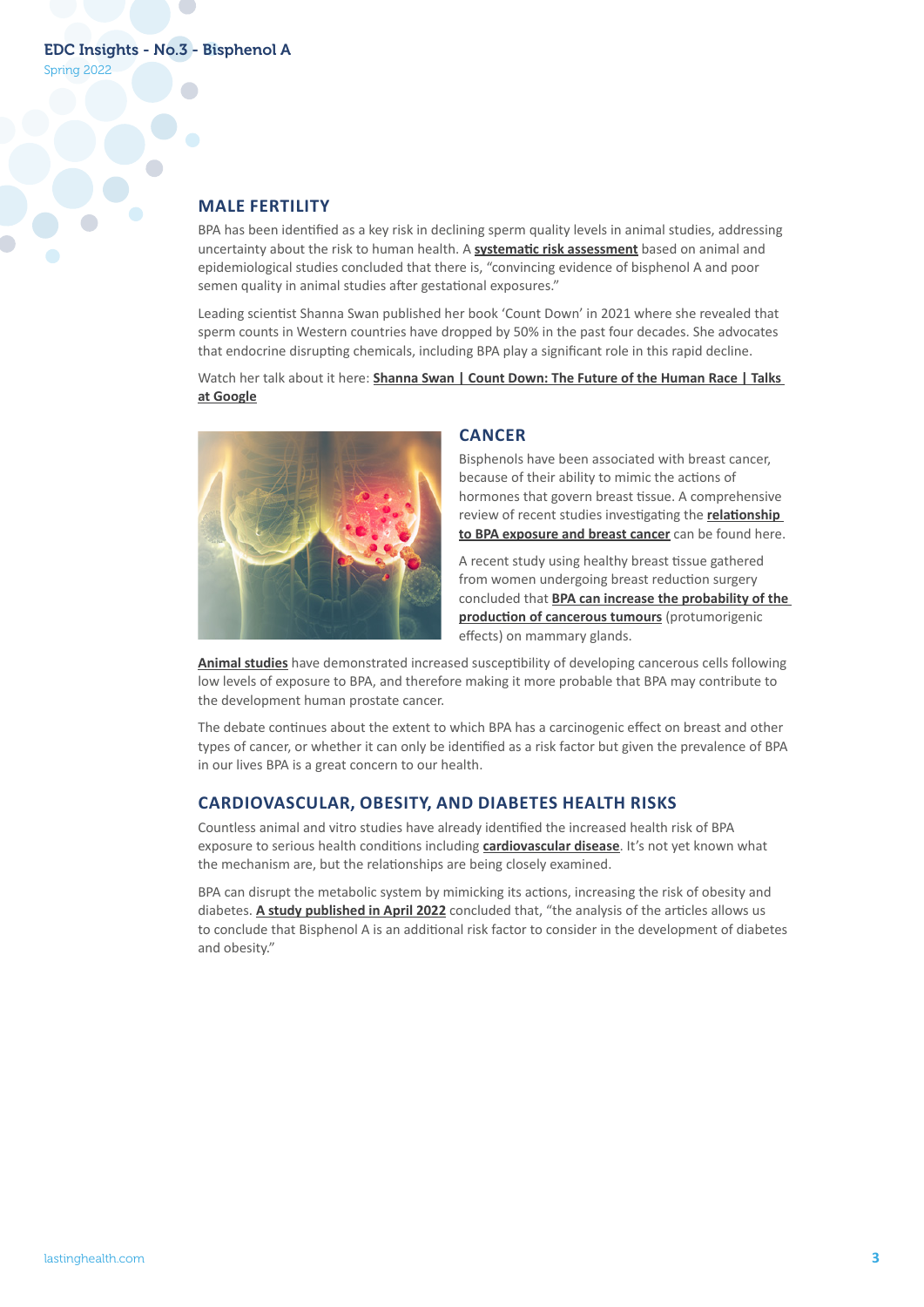# Where are bisphenols found?

BPA is widely used in food containers, drinking straws, plastic cutlery, transparent plastic bottles, linings in metal food tins, toys, CDs, and DVDs. It was banned for use in children's bottles in 2011 and thermal (till receipt) paper in 2020.

When BPA breaks down into microplastic particles tiny amounts can leach into food and liquid stored in plastics, so we absorb bisphenols mostly in our food and drinks.

It is also pervasive in our waterways, affecting marine life and agriculture, and passing via the food chain to humans.

Phenols are used in a wide variety of applications including the manufacture of synthetic fibres, antiseptic products such as mouthwash, toothpaste, throat sweets, and in cleaning products. It's also used in pesticides and as a food additive. Phenol is **[permitted for use up to 2.5%](https://assets.publishing.service.gov.uk/government/uploads/system/uploads/attachment_data/file/562434/phenol_general_information.pdf)** in products sold in the UK and 1% in the EU. At high concentrations it is an irritant and can cause burns.

# Can bisphenols be detected in the body?

This chemical group can be detected in urine.

### Does the body store bisphenols?

Bisphenol is usually removed by the liver within 24 hours and excreted in urine, but some studies suggest that it can linger and be stored in body fat tissue.

# Can reduce your exposure to bisphenols?



#### **FOOD PREPARATION**

Buying fewer pre-packaged foods will reduce the chances of the small particles leaching from packaging into your food and liquids. Remove food from plastic packaging before cooking to prevent leaching during the heating process, especially when using a microwave. Use glass or metal instead when cooking.